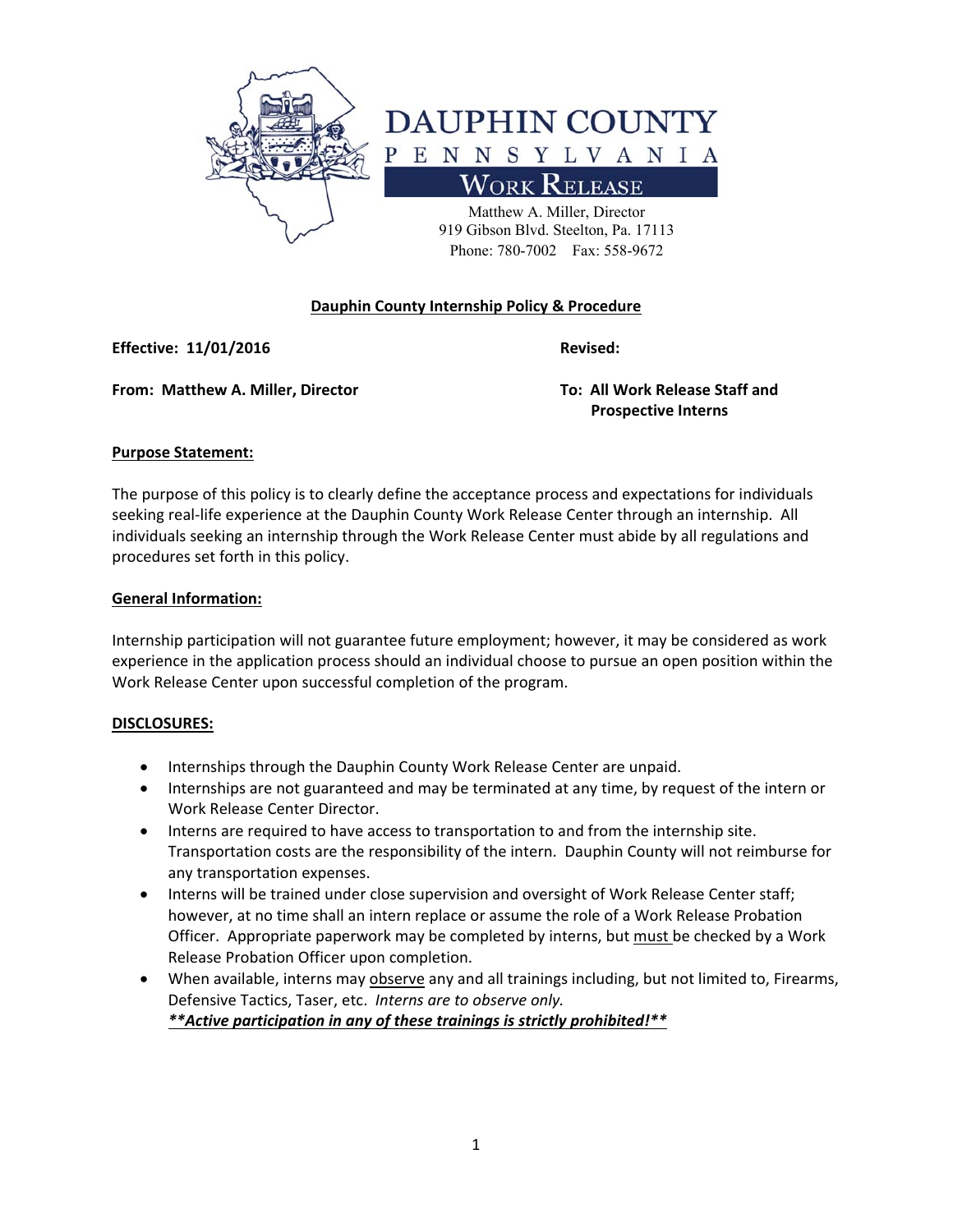# **Prerequisites:**

Individual must be 18 years or older AND have a high school diploma/GED in order to apply

## **Requirements:**

- **1.** Individual must be a junior or senior in addition to obtaining a Bachelor's Degree in Criminal Justice, or 15 credits in Social Science or a related field. Preferences will be given to qualified seniors.
- **2.** Considerations will be given to students completing statistic/research based majors.
- **3.** Individual must submit to all background clearances to include Pennsylvania State Police Criminal History clearance.

## **Steps for Requesting Internship:**

- 1. Individual must retrieve "Work Release Internship Application" on the Dauphin County Website.
- 2. Completed applications must be mailed to Dauphin County Work Release Center along with a resume, two letters of recommendation, and copy of official transcripts to:

Dauphin County Work Release Center ATTN: Travis Hock, Deputy Director 919 Gibson Boulevard Steelton, PA 17113

## **Review of Internship Application:**

Upon receipt, the internship application will be reviewed to determine if the applicant is appropriate for consideration.

- If applicant is appropriate, an interview will be scheduled via phone call.
- If applicant is not appropriate, a letter will be sent notifying candidate.

## **Interview Process:**

Interview will be conducted by management personnel form the Work Release Center which may include the Director, Deputy Directors, or Work Release Supervisors.

#### **Acceptance/Follow‐Up:**

Once an interview has been completed, all available documents and information will be reviewed to determine whether the applicant will be offered an internship.

- 1. If applicant is deemed acceptable for the program, he/she will be notified via phone call, at which time an orientation date will be given.
- 2. Following the phone call, the applicant must immediately initiate the background check process and have verifications prior to the date of orientation.